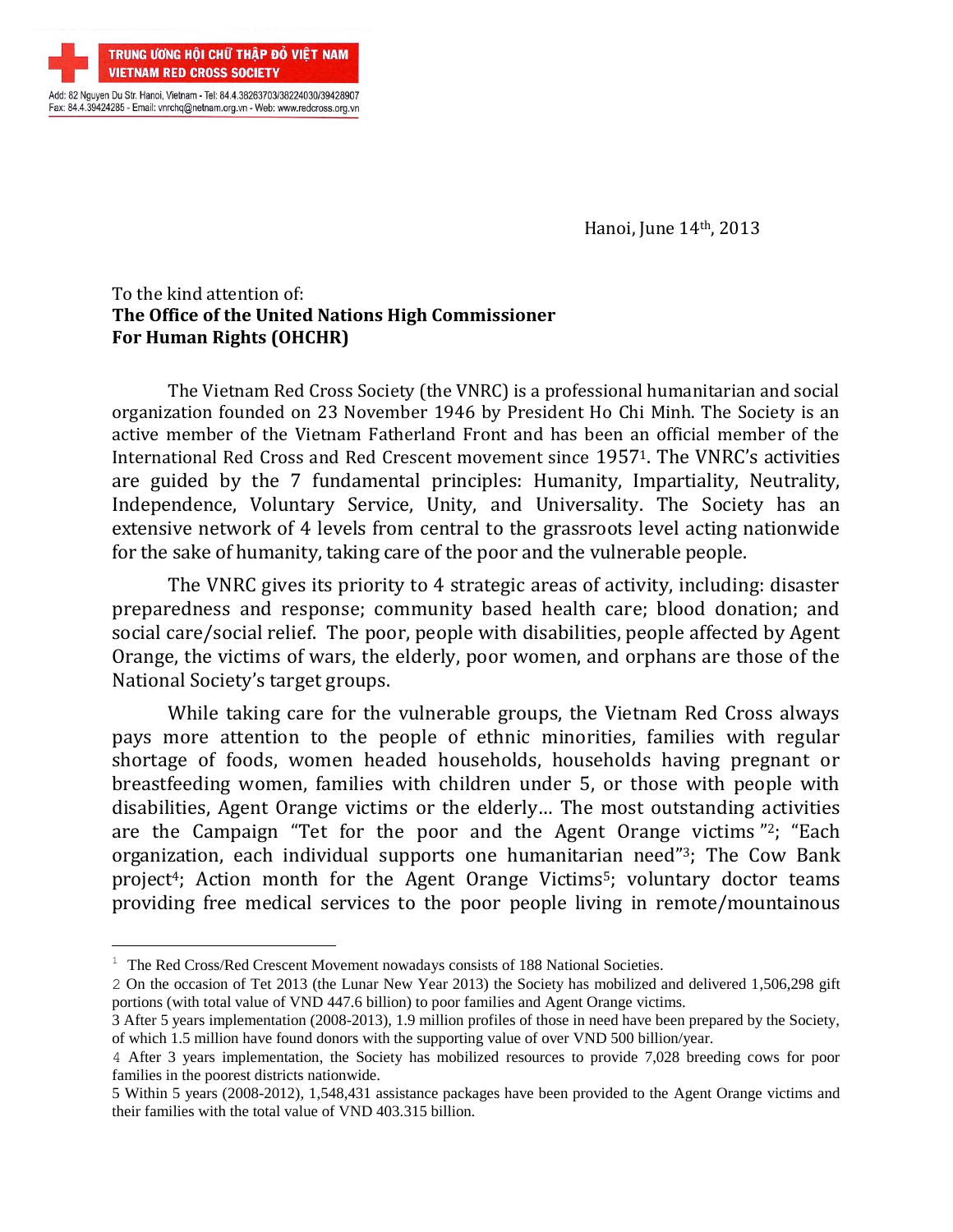

÷.

Fax: 84.4.39424285 - Email: vnrchq@netnam.org.vn - Web: www.redcross.org.vn

areas with limited socio-economic condition<sup>6</sup>; the Society's participation in the relief efforts to assist populations affected by disasters, both domestically and internationally7. Moreover, the VNRC has actively involved in voluntary blood donor recruitment, mobilizing more blood resources to save lives<sup>8</sup>; implemented programs for the comprehensive social inclusion of people with disabilities (through providing thousands of those with social and medical/rehabilitation services, vocational training and job placement; advocating the local government to seek for the equal opportunities for people with disabilities in order to get their voices heard and remove the barriers to their access to the local services); to organize community meetings and dissemination on the rights of the people having medical insurances and the policies on medical supporting to the poor and ethnic minority. Regarding the ethnic minority groups with limited socio-economic conditions, the Vietnam Red Cross has done with its great efforts to improve their lives by enhancing their access to high quality education programs, providing supports for livelihood development at household level for families to generate more incomes and therefore they can afford their children's schooling, providing water and promoting hygiene and sanitation, supporting community based disaster preparedness and response measures.

Vietnam has joined the 4 Geneva Conventions on International Humanitarian Law and the Additional Protocol I since 1957. In the recent years, the Vietnam Red Cross has been working with related ministries and agencies on the possibility to join the Additional Protocol II to the Geneva Conventions relating to the Protection of Victims of Non-International Armed Conflicts, especially the provisions of the Common Article 3 of the four 1949 Geneva Conventions. The rights of the vulnerable groups in emergency situations to be protected through the commitments of Vietnam while joining the international conventions and treaties in humanitarian aspects.

However, in the current socio-economic situation, the vulnerable people in the community have face a number of challenges and difficulties. Most of the poorest are living in the rural, agricultural areas, their main incomes are come from agriculture works, there are no other stable sources of incomes. The rate of poor people has to leave homeland for working are still quite high. Meanwhile, the market prices and productions of agricultural foods are unstable. Due to short-term

<sup>6</sup> There are 557 humanitarian clinics and 64 mobile doctor teams of 1,047 volunteers providing free health check and medication for 1.2 -1.5 million poor patients annually.

<sup>&</sup>lt;sup>7</sup> During the years 2008-2012, the Society has mobilized VND 486.1 billion (equivalent to more than USD 24 million) to support the affected populations in Vietnam and more than VND **180 billion** (equivalent to more than USD 8.92) for international disaster relief operations.

<sup>&</sup>lt;sup>8</sup> In 2012, the VNRC has mobilized and received 912,310 units of blood (including: 877,788 full units of blood, and 34,522 units of plasma), reached 107,3% of the target and increased 17,5% in comparison with 2011.